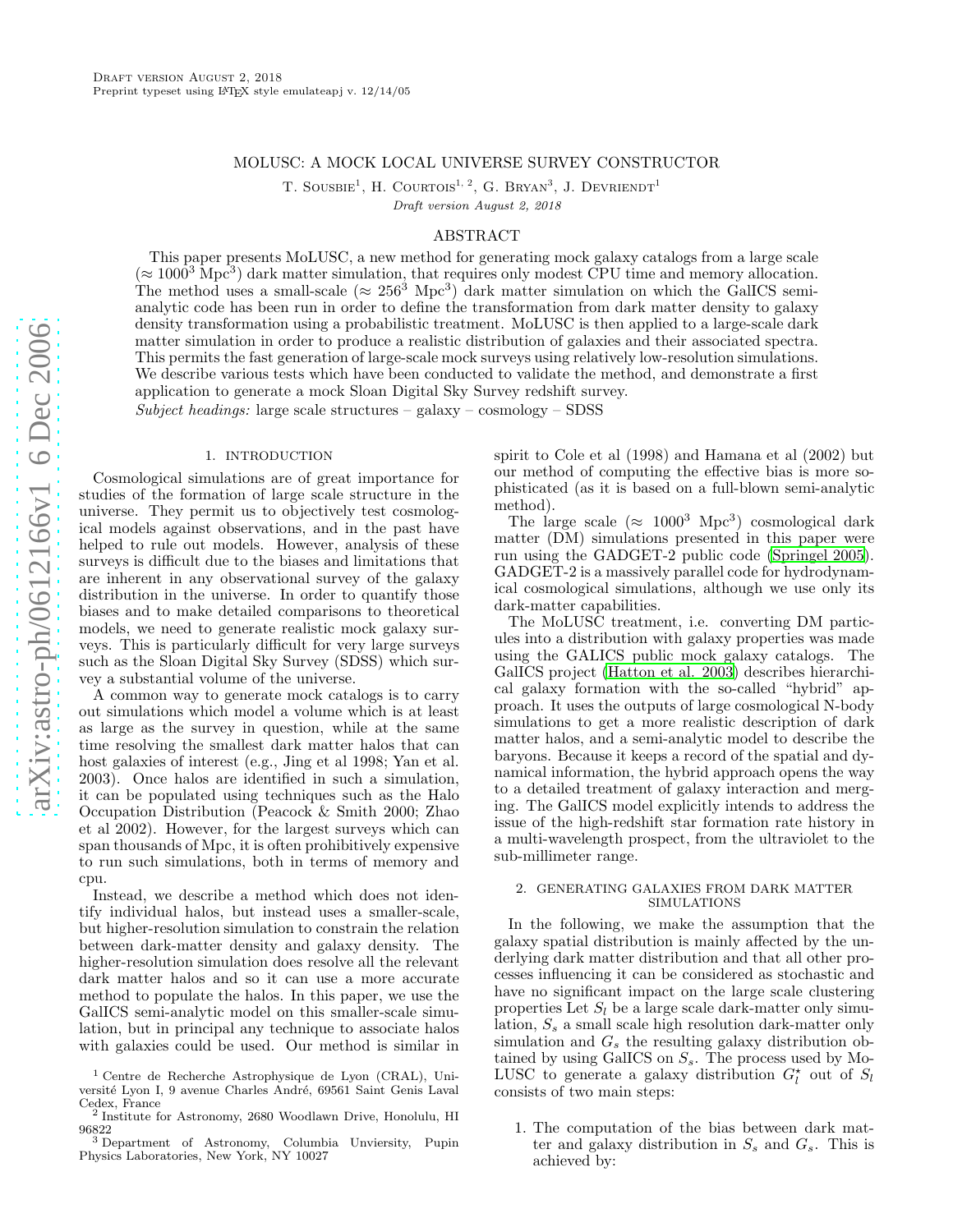- (a) Sampling  $S_s$  and  $G_s$  density fields over *identical* grids  $(\rho_{S_s}(\mathbf{r}_i)$  and  $\rho_{G_s}(\mathbf{r}_i)$  hereafter).
- (b) Computing the probability  $P(\rho_{G_s}(\mathbf{r}_i)|\rho_{S_s}(\mathbf{r}_i))$  that for a given grid node *i*, a dark matter density  $\rho_{S_s}(\mathbf{r}_i)$  and a galaxy density  $\rho_{G_s}(\mathbf{r}_i)$  would be measured.
- (c) Computing the probability that, for a given value of  $\rho_{G_s}(\mathbf{r})$  and  $\rho_{S_s}(\mathbf{r})$ , a given spectrum would be assigned to a galaxy located in r.
- 2. The generation of a galaxy distribution  $G_l^*$  that respects the probability distributions computed in the first step while following the large scale structure distribution of  $S_l$ . This result is obtained by:
	- (a) Sampling the density field of  $S_l$  over a grid  $(\rho_{S_l}(\mathbf{r}_i)$  hereafter).
	- (b) Building a density field  $\rho_{G_l^*}(\mathbf{r}_i)$  from  $\rho_{S_l}(\mathbf{r}_i)$  and the probability distribution  $\Pr^{\sim}(\rho_{G_s}(\mathbf{r}_i)\,|\rho_{S_s}(\mathbf{r}_i))$ .
	- (c) Creating a discrete galaxy distribution whose sampled density field is  $\rho_{G_l^*}(\mathbf{r}_i)$

#### 2.1. Bias analysis

As explained above, the dark matter to galaxy distribution bias is computed from the sampled density fields of  $S_s$  and  $G_s$ . There exist many efficient ways for sampling a density field from a discrete point distribution. In this case, we want to keep track of which galaxy contributed to which sampling grid node in order to be able to recover the spectral information. The chosen method uses a truncated Gaussian kernel and consists of considering the  $i^{th}$  particle as a density cloud  $W(\mathbf{r} - \mathbf{r}_i)$  centered on the particle location  $\mathbf{r}_i$ . For a cubic sampling grid with cell size  $\sigma h^{-1}$  Mpc, the number density at the  $k^{th}$  node is then given by:

$$
n(\mathbf{r}_k) = \sum_{i=0}^{N} W(\mathbf{r}_k - \mathbf{r}_i),
$$
 (1)

and its mass density is:

$$
\rho(\mathbf{r}_k) = \sum_{i=0}^{N} m_i W(\mathbf{r}_k - \mathbf{r}_i),
$$
\n(2)

where  $m_i$  is the mass of the  $i^{th}$  particle and N the total number of particles.

The kernel function is chosen to be a truncated Gaussian of the form:

$$
W(\mathbf{r}) = \frac{A}{\left(4\pi L^2\right)^{3/2}} \exp\left(-\frac{\|\mathbf{r}\|}{2L^2}\right) \Pi(\Delta \sigma - \|\mathbf{r}\|),\tag{3}
$$

where  $A$  is a normalization constant,  $L$  is the smoothing length,  $\Pi$  is the Heavyside function and  $\Delta$  sets the truncation length. Given the infinite extend of the Gaussian function, the kernel is truncated in order to reduce the computation time. Experiments show that choosing a sampling length equal to the smoothing length  $\sigma = L$ (all information being wiped out at scales smaller than L) and setting the truncation length to  $\Delta = 5$  provides

good results, the error on the measurement compared to an infinite extend kernel being of order  $10^{-7}$  for a homogeneous field.

Once the sampled density fields  $\rho_{S_s}(\mathbf{r}_i)$  and  $\rho_{G_s}(\mathbf{r}_i)$  are computed from  $S_s$  and  $G_s$ , the probability  $P(n_G|\rho_S)$  for the galaxy number density at a location **r** to be  $n_G(\mathbf{r})$ knowing that the dark matter mass density at this same location is  $\rho_S(\mathbf{r})$  can be obtained. This is achieved by applying the following equations:

$$
\begin{cases}\nP(n_G|\rho_S) \propto \sum_{k=1}^{N_n} \delta(\rho_S(\mathbf{r}_k) - \rho_S) \delta(n_G(\mathbf{r}_k) - n_G) \\
\int_0^\infty P(n_G|\rho_S) \, dn_G = 1\n\end{cases}
$$
\n(4)

where the sum is computed over the  $N_n$  nodes of the sampling grids (which are identical for both distributions) and  $\delta(\mathbf{r})$  is the usual Dirac function. Figure [1](#page-2-0) shows the function  $P(n_G | \rho_S)$  for three different redshifts ( $z = 3$ ,  $z = 1$  and  $z = 0$ ) computed from a 512<sup>3</sup> particles in a  $100h^{-1}$  Mpc box dark matter simulation and its GalICS counterpart. As expected, two different regimes exist: when dark matter density is low, no galaxy formation can occur whereas for high densities, the galaxy number density is proportional to the dark matter mass density  $(n_{G_s} = b\rho_{S_s})$ . Between these two regimes, a large range of galaxy densities can correspond to a given dark matter density depending on the galaxy formation history. At high redshifts (Figures  $1(a)$  and  $1(b)$ ), a change can be observed for  $P(n_G|\rho_S)$  at high  $\rho_S$  values. This can be explained by the fact that for  $z = 3$ , the most massive halos gravitational collapse has not occurred yet. Hence, the halos mass function is dominated by small size objects which cannot all be detected within the simulation due to resolution limitations. In fact, as within the hierarchical model framework large halos are formed by smaller halos fusions, their galaxy content is weaker than expected at high redshifts.

The function  $P(n_G|\rho_S)$  describes how the galaxy distribution maps to the underlying dark matter distribution but does not contain any information about the galaxy properties. In order to be able to attribute a spectrum to every galaxy created from  $S_l$ , we compute the probability distribution  $P(F_i(\lambda)|n_G, \rho_S)$  that a given galaxy located at point **r** has a given spectrum  $F_i(\lambda)$ , knowing that the galaxy number density is  $n_G(\mathbf{r})$  and the dark matter mass density is  $\rho_S(\mathbf{r})$ . This distribution is obtained from  $G_s$  and  $S_s$ , using the N synthetic spectra  $F_i(\lambda)$  generated by GalICS in  $G_s$ :

$$
\begin{cases}\nP(F_i(\lambda)|n_G, \rho_S) \propto \\
\sum_{j=1}^{N_n} \delta(\rho_S(\mathbf{r}_j) - \rho_S) \delta(n_G(\mathbf{r}_j) - n_G) W(\mathbf{r}_i - \mathbf{r}_j), \\
\sum_{i=1}^{N} P(F_i(\lambda)|n_G, \rho_S) = 1.\n\end{cases}
$$
\n(5)

In this equation,  $\mathbf{r}_i$  is the location of the  $i^{th}$  galaxy in  $G_s$ ,  $\mathbf{r}_j$  the coordinates of the j<sup>th</sup> grid node and  $\widetilde{F}_i(\lambda)$  the spectrum associated to the  $i^{th}$  galaxy. This simply states that the probability for a given type of galaxy to exist at a place where the galaxy and dark matter densities are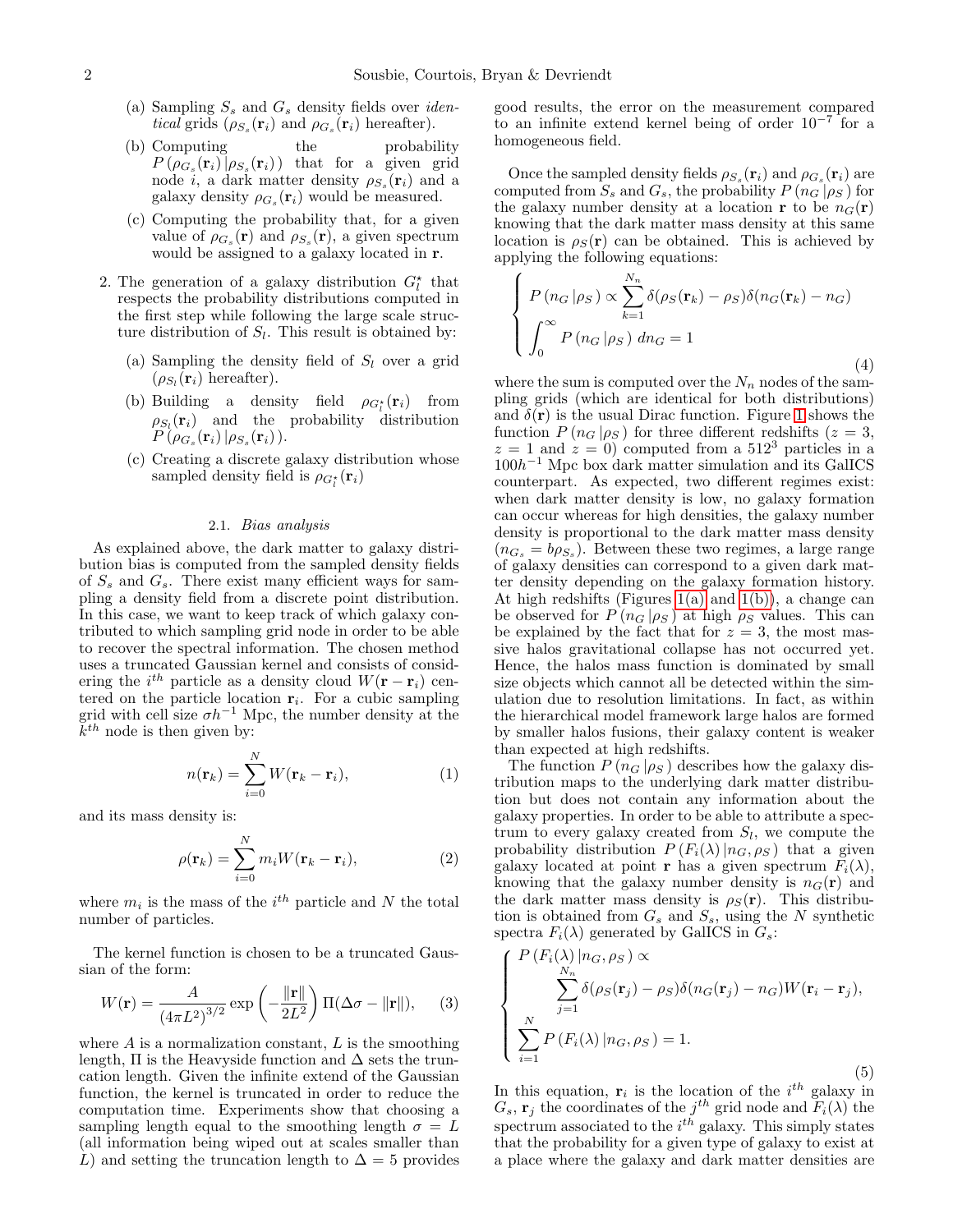<span id="page-2-2"></span><span id="page-2-1"></span>

<span id="page-2-0"></span>FIG. 1.— The probability  $P(n_G | \rho_S)$  that a given galaxy number density  $n_G$  corresponds to a dark matter mass density  $\rho_S$  for different redshifts (logarithmic scales). For low dark matter densities, no galaxy formation occur and the galaxy number density is thus 0 whereas it appears directly proportional to the dark matter density  $\rho_S$  for high values of  $\rho_S$ . In between this two regimes, a wide range of galaxy densities can correspond to a given dark matter density. See main text for an explanation of the change of behavior with redshift.

### 2.2. Generating the galaxy distribution

The first step of the process consisted of extracting information from  $S_s$  and  $G_s$  through the computation of probability distributions  $P(n_G | \rho_S)$  and  $P(F_i(\lambda)|n_G, \rho_S)$ . The second step aims to build a galaxy distribution  $G_l^*$  out of the large scale dark matter simulation  $S_l$  using  $P(n_G|\rho_S)$  and  $P(F_i(\lambda)|n_G, \rho_S)$ . To do so, we first compute the sampled galaxy number density field  $n_{G_l^*(\mathbf{r}_i)}$  corresponding to  $S_l$ . Using the same technique and grid parameters as before, the sampled mass density field  $\rho_{S_l}(\mathbf{r}_i)$  is extracted and, for every grid node *i*, a corresponding value of  $n_{G_l^{\star}(\mathbf{r}_i)}$  is randomly selected, following the probability distribution  $P(n_G|\rho_S)$ .

The galaxy distribution  $G_l^*$  can then be generated by creating a point distribution whose sampled density field is  $G_l^*$ . Let

$$
||W(\mathbf{r})|| = \sum_{i=1}^{N} W(\mathbf{r} - \mathbf{r}_i)
$$
 (6)

be the sampled norm of the kernel  $W$ , with  $i$  the index of a grid node. The fact that we used a truncated Gaussian kernel implies that  $||W(\mathbf{r})||$  is not exactly constant but rather  $\sigma$ -periodic. It is nonetheless possible to show empirically that when  $L \leq \sigma$ ,

$$
\frac{\max_{\mathbf{r}}(||W(\mathbf{r})||) - \min_{\mathbf{r}}(||W(\mathbf{r})||)}{\min_{\mathbf{r}}(||W(\mathbf{r})||)} \le 1\%,\tag{7}
$$

where  $\min_{\mathbf{r}}(f(\mathbf{r}))$  and  $\max_{\mathbf{r}}(f(\mathbf{r}))$  are the minimal and maximal values of  $f(\mathbf{r})$ . So as long as  $L \leq \sigma$ , it is possible to consider that  $||W(\mathbf{r})||$  is a constant and the total number of galaxies  $N_{G_l^*}$  in  $G_l^*$  is:

$$
N_{G_g^*} = \frac{1}{\|W(\mathbf{r})\|} \sum_{i=1}^{N_g} n_{G_g^*}(\mathbf{r}_i),\tag{8}
$$

 $N<sub>g</sub>$  being the total number of grid nodes.

Following the hypothesis that, on the scale at which we are working (i.e of order  $1h^{-1}$  Mpc), the galaxy distribution should follow the dark matter distribution, the galaxy distribution is generated by changing dark matter particles from  $S_l$  into galaxies or removing them following some criteria. This way, the galaxy distribution is assured to follow the large scale distribution of dark matter. Knowing the value of the galaxy number density field  $G_l^*$ , the probability  $Q_i$  for a dark matter particle to be transformed into a galaxy can be expressed as:

$$
Q_i \propto \frac{n_G(\mathbf{r}_i)}{\rho_S(\mathbf{r}_i)},\tag{9}
$$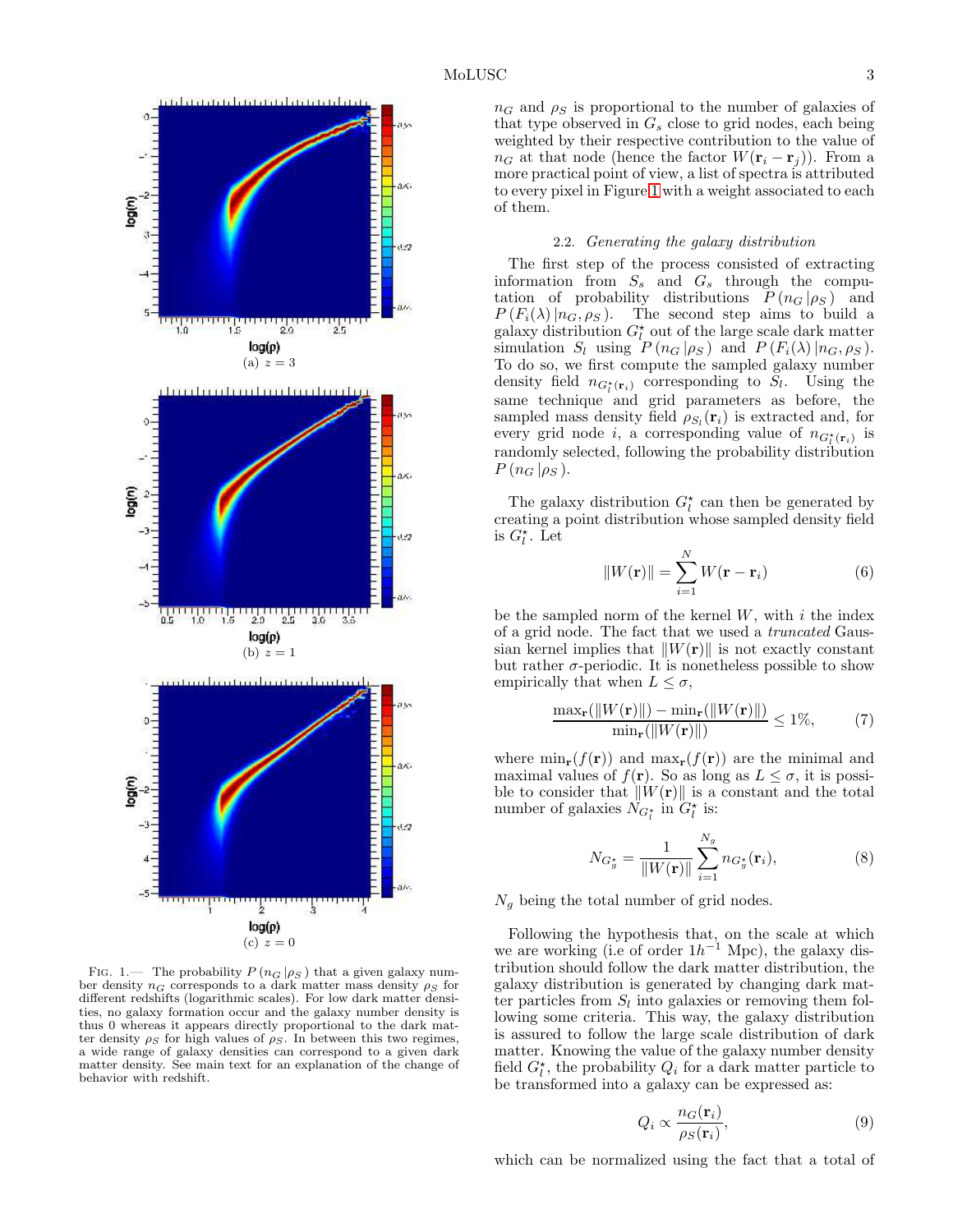$N_{G_g^*}$  should be created:

$$
Q_i = N_{G_g^*} \left( \frac{n_G(\mathbf{r}_i)}{\rho_S(\mathbf{r}_i)} \right) \left( \sum_{j=1} N_S \frac{n_G(\mathbf{r}_i)}{\rho_S(\mathbf{r}_i)} \right)^{-1}, \qquad (10)
$$

where i corresponds to the index of one of the  $N<sub>S</sub>$  dark matter particles in  $S_l$ . For every dark matter particle, located at position  $\mathbf{r}_i$ , the local galaxy and dark matter densities  $n_G(\mathbf{r}_i)$  and  $\rho_S(\mathbf{r}_i)$  are linearly interpolated from the values at surrounding grid nodes, and every particle is changed into a galaxy or rejected with a probability  $Q_i$ . The attribution of a spectrum to every generated galaxy follows the same process: if a galaxy is created at a location where the galaxy and dark matter density are  $n_G$  and  $\rho_S$ , then one of the  $N_s$  spectra  $F_i(\lambda)$  in  $G_s$ is attributed to it, following the probability distribution  $P(F_i(\lambda) | n_G, \rho_S)$ . In the unlikely case where  $Q_i > 1$ (which means that the local galaxy number density is superior to the dark matter number density), a number of galaxies equal to the integer part of  $Q_i$  are generated and randomly located on a sphere of radius d centered on  $\mathbf{r}_i$ , d being a random number with a probability distribution  $W(d)$  (i.e. identical to the kernel used for the density sampling).

#### 3. VERIFYING THE GALAXY DISTRIBUTION

Using the previously described process, one can generate a large scale galaxy distribution from a large scale dark-matter-only simulation by mimicking the properties of a smaller scale galaxy distribution generated using sophisticated semi-analytical models such as GalICS. To check the quality of the results, we generated a galaxy distribution  $G^*$  from a  $100h^{-1}$  Mpc with 256<sup>3</sup> particles simulation S using the properties of the galaxy distribution  $G$  generated with GalICS from the same simu-lation<sup>4</sup>. Figure [2\(a\)](#page-4-0) shows a  $40h^{-1}$  Mpc slice of G and  $2(b)$  a  $40h^{-1}$  Mpc slice of  $G^*$ . In the two cases, the total number of galaxies is very similar: 30, 765 with GalICS as opposed to 30, 941 for MoLUSC. Moreover, the scheme makes the distribution very similar on scales larger than the smoothing length of  $1h^{-1}Mpc$  (halos, filaments and voids are located at the same place). Nonetheless, galaxy clusters generated by MoLUSC clearly appear more spread out than the ones generated with Gal-ICS. This is due to the Gaussian smoothing that is part of MoLUSC process. The other difference in cluster appearance is their shape but constitute this time a strength of MoLUSC. GalICS uses a spherical collapse approximation for halos such that galaxies are distributed completely spherically within a halo, but this is not necessarily the case with MoLUSC which does not require any halo identification. This results in galaxy clusters that really follow the underlying matter distribution, thus presenting different geometries.

The examination of the two point correlation functions  $\xi(r)$  in Figure [3](#page-4-2) confirms the preceding remarks. Mo-LUSC mainly aims to reproduce GalICS galaxy distribution. The comparison of the correlation functions for  $G$  (red curve) and the one for  $G^*$  (black curve) indicates that they are similar on scales larger than  $2h^{-1}$ Mpc while some differences exist on smaller scales. It

is clear that below scales of order the smoothing length  $(1h^{-1}$  Mpc here), correlations are weaker with MoLUSC in which case they tend to follow the dark matter correlation function (green curve). Between scales of order the smoothing length and  $2h^{-1}$  Mpc, the opposite situation appear: whereas correlations are lacking in G because of the spherical halo model used by Galics, this is not the case in  $G^*$ . All these observations tend to show that MoLUSC is particularly appropriate for the production of large scale distributions of galaxy out of a large scale dark matter-only simulation.

#### 4. REAL SPACE SNAPSHOT TO REDSHIFT CATALOG **CONVERSION**

Once the simulation has been populated with galaxies, the primary difference remaining between a simulation and a survey like SDSS is that observing galaxies introduce biases that are not present in a simulation. So now that we have obtained a galaxy distribution, there is still to make a mock catalog emulating these biases. First of all, when galaxy properties are measured with a telescope, one often only measures their redshift and their apparent magnitude in a given filter. All other properties like the absolute magnitude or distance has to be computed from these values. This of course introduce errors and limitations, the main ones being that:

- 1. The spectrum of a galaxy is not constant with wavelength. So as it is redshifted because of the expansion of the universe, the apparent magnitude is not measured in the same wavelength range as the absolute magnitude. This can be corrected by using so called K-corrections, the value of which depends on galaxy morphology, redshift and filter characteristics.
- 2. The measured redshift is used to compute a distance assuming it is only due to the expansion of the universe. The peculiar velocities are neglected in the process and give rise to so-called redshift distortions and the "finger of god" effect.
- 3. The geometry of a survey is constrained by practical matters, giving rise to complex geometry as seen with SDSS on fig [5.](#page-7-0)

Some aspects of the procedure used are quite similar to the one described in [\(Blaizot et al. 2005](#page-6-2)). The reader can refer to this paper for further details on some points.

To build a more realistic mock catalog, we can also take into account incompleteness with distance, the zone of obscuration and one could imagine to add a surface brightness selection since the absolute luminosity is available from the simulations.

#### 4.1. Basic equations

For a given cosmological model, the comoving distance between a galaxy at redshift z and an observer in a flat universe can be defined as follows:

<span id="page-3-0"></span>
$$
D(z) = \frac{c}{H_0} \int_0^z \frac{dz}{\sqrt{\Omega_m (1+z)^3 + \Omega_\phi f(z)}}, \quad \Omega_m + \Omega_\phi = 1
$$
\n(11)

where  $\Omega_m$  and  $\Omega_\phi$  are the fraction of matter and dark energy respectively. The function  $f(z)$  depends on the

<sup>4</sup> available from <http://www.galics.iap.fr>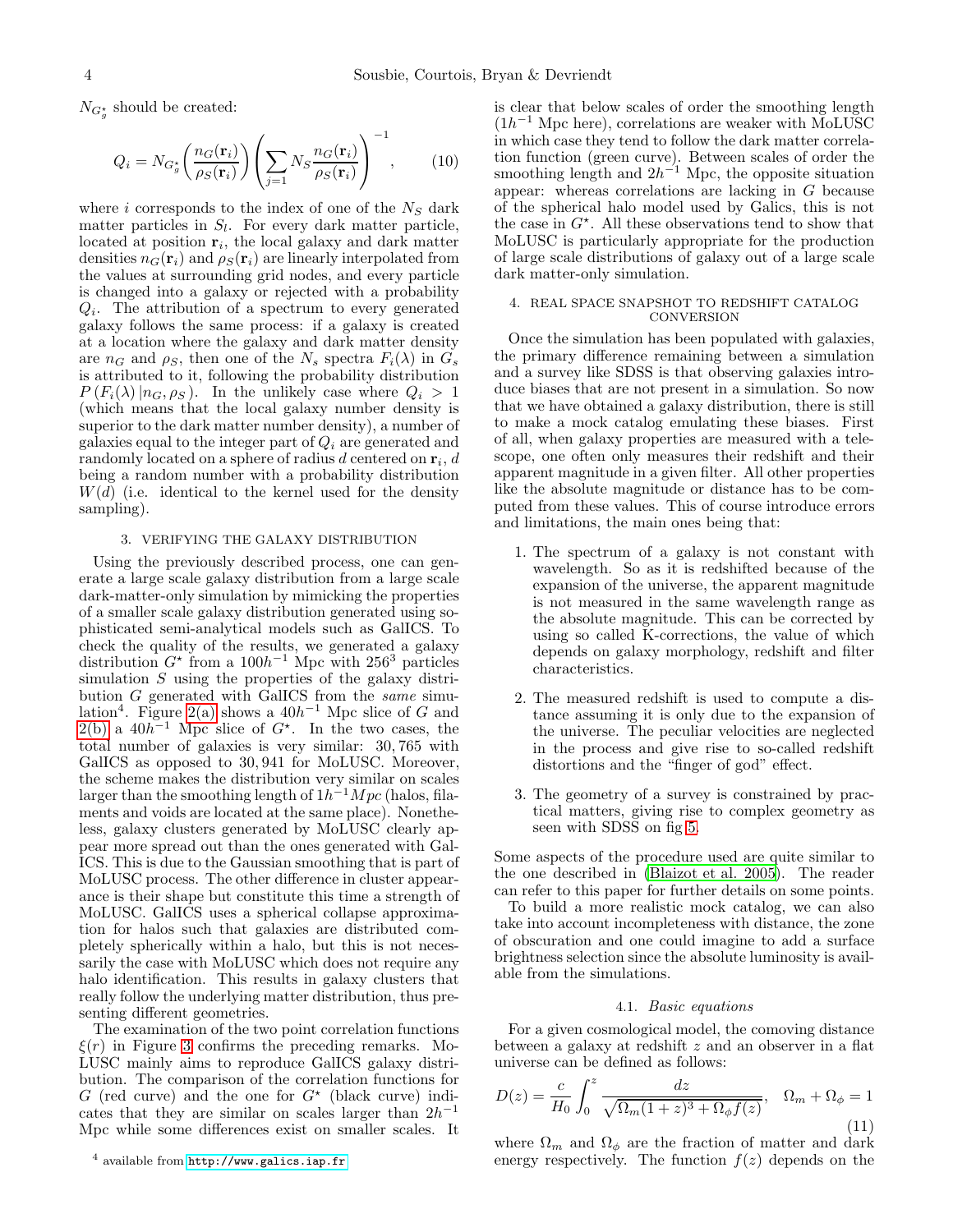<span id="page-4-0"></span>



<span id="page-4-2"></span>FIG. 3.— Two-point correlation function  $\xi(r)$  of the dark matter distribution (green curve) and of the galaxies distributions generated by GalICS (red curve) and MoLUSC (black curve). The smoothing length used for MoLUSC is  $L = 1h^{-1}$  Mpc. Part of the particles in the dark matter simulation have been randomly removed so that the number of points is the same.

cosmological model. If we consider the  $\Omega_{\phi}$  part to be modeled by a fluid with an equation of state  $p = w\rho$ then we obtain

$$
f(z) = (1+z)^{3(1+w)}, \quad p = w\rho \tag{12}
$$

which gives  $f(z) = 1$  in the case of a LCDM model. The distance [\(11\)](#page-3-0) is not directly observable, but corresponds to the distance than one can measure directly between two galaxies in a simulation box. It can be easily related to luminosity distance by  $d_L = (1 + z)D$  where  $d_L$  is the luminosity distance.

Although Equation [11](#page-3-0) is not analytically solvable in the general case, a low redshift approximation can be used for our purpose, giving at second order in z:

$$
D(z) = \frac{c}{H_0} \left( z - \frac{1}{2} \left( 1 + q_0 \right) z^2 \right) \tag{13}
$$



S and MoLUSC from the same dark matter distribution. The MoLUSC version was computed with a 1h−1 Mpc smoothing length from the dark matter simulation and its GalICS counterpart.

<span id="page-4-1"></span>with  $q_0$  the deceleration parameter:

$$
q_0 = \frac{\Omega_m}{2} + \frac{\Omega_\phi}{2} (1 + 3w). \tag{14}
$$

Finally the classic relationship between apparent and absolute magnitude is given by:

$$
M = m - 5\log(D(z)(1+z)) - 25 + K(z)
$$
 (15)

where  $D(z)(1 + z) = d<sub>L</sub>$  is the luminosity distance, M the absolute magnitude, m the apparent magnitude and  $K(z)$  stands for the K-correction term.

## 4.2. Mock catalog construction

One of the major problems of studies of large-scale structure is that it is quite difficult to compare theoretical results to observational data in a fair way. With MoLUSC, one can generate a large scale galaxy distribution from a dark matter only simulation. Galaxies, being generated from an N-body simulation, are distributed in a series of data cubes representing universe snapshots at different redshifts. A galaxy catalog such as SDSS is different in that it represents the galaxy distribution as viewed by an observer. Thus, making mock catalogs consists of reproducing from the data cubes a galaxy distribution similar to what would be observed, taking into account all the observational biases.

Initially, every snapshot contains the following information:

- The value of the redshift.
- The location and velocities of all galaxies.
- For every galaxy, a corresponding spectrum.

By randomly placing an observer within the  $z = 0$  snapshot, and defining a line of sight direction, it is possible to compute the observational properties of the galaxies belonging to the volume of the galaxy catalog to mimic,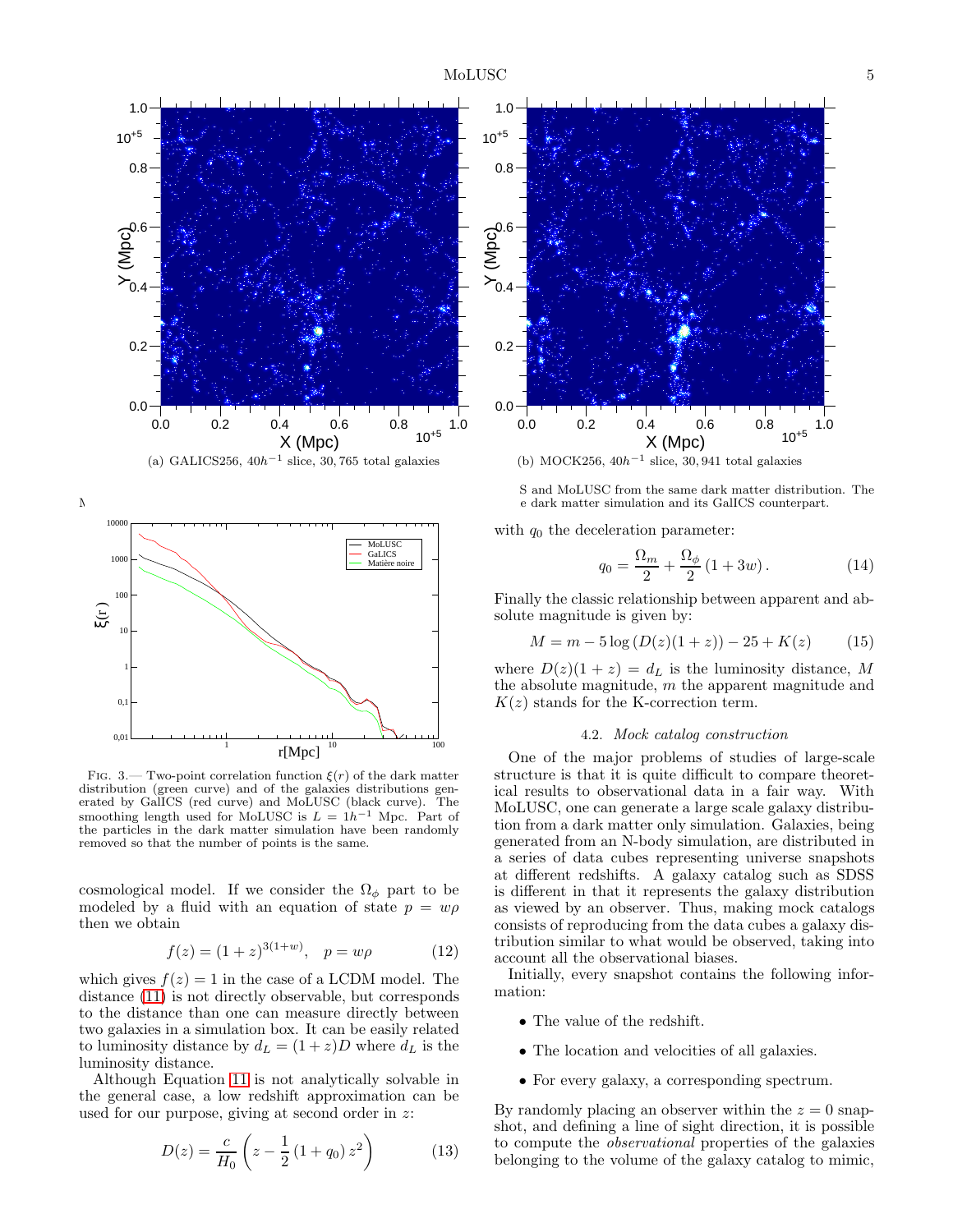paying attention to the fact that the galaxies should be extracted from the snapshot with redshift corresponding to the distance between the observer and the galaxy. The main problem with this method is that the original simulation can be smaller in size than the galaxy catalog for which a mock catalog is being generated. Of course, one benefit of the MoLUSC technique is that very large galaxy distributions can be easily generated, but still it can be that every snapshot has to be duplicated in order to obtain a distribution on a large enough volume. This technique is called random tiling and consists of stacking simulation snapshots after applying to each of them random rotations and translations, using the periodic boundaries condition to ensure that the transformed snapshots have the same geometry. The random transformations are very important in that they prevent the final distribution from being periodic as anyway no information exists on scales larger than that of the snapshots.

Figure [4](#page-6-3) illustrates the random tilling method. The main drawback comes from the fact that a large cluster can be cut if it is located at a place where the snapshot used to build the mock catalog changes. This problem is solved using a friends-of-friends type structure finder: instead of computing observational properties of the galaxies one by one, it is done for every cluster and depending on the cluster center position, all of its galaxies will be present or absent of the mock catalogs. The influence of random tilling on the correlation function can be found in [\(Blaizot et al. 2005\)](#page-6-2), section 3.

## 4.3. Final catalogs

Galaxy catalogs often have complex geometries due to observational constraints. It is important to reproduce them in order to be able to check the influence of edge effects. To do so, the method we use simply consists of building a mask from the real catalog and applying it to the mock catalog. Once the catalog is built, the only step left involves reproducing the main observational biases: redshift distortions and spectral redshifting. Redshift distortions are taken into account by using the peculiar velocities of the galaxies obtained from the simulation snapshots. To a galaxy at a given distance we add a redshift due to hubble flow to an additional term due to the peculiar velocity that prevents an exact distance measurement. The amplitude of this term is simply given by:

$$
\delta z = \sqrt{\frac{1 + \mathbf{v}_p}{1 - \mathbf{v}_p}} - 1\tag{16}
$$

where  $v_p$  is the norm of the peculiar velocity projection on the line of sight. Finally, the galaxies' absolute and apparent magnitudes are computed using GalICS synthetic spectra as observed through a given filter  $F(\lambda)$ . This way, the  $i^{th}$  galaxy with redshift  $z_i + \delta z_i$  with a rest frame spectrum  $\tilde{P}_i(\lambda)$  has an observer frame spectrum:

$$
P_i^{\text{obs}}(\lambda) = \frac{P_i(\lambda(1+z_i))}{1+z_i},\tag{17}
$$

and its absolute and apparent magnitudes  $M_i(F)$  and  $m_i(F)$  are:

$$
M_i = \int_0^\infty P_i(\lambda) F(\lambda) d\lambda \tag{18}
$$

and

$$
m_i = \int_0^\infty P_i^{\text{obs}}(\lambda) F(\lambda(1+z_i)) d\lambda.
$$
 (19)

Figure [5](#page-7-0) shows the result obtained for a mock SDSS DR4 catalog using MoLUSC with different observational biases taken into account.

#### 5. CONCLUSIONS

In this paper we presented MoLUSC, a tool for extracting mock galaxy surveys out of large scale pure dark matter numerical simulations. Our method consists of first computing numerically at a given redshift how the galaxy distribution maps to the underlying dark matter distribution using a high resolution small scale simulation. We are then able to reproduce the galaxy distribution characteristics from a snapshot of any size and resolution, while conserving proper statistical properties.

Galaxy properties are computed as measured by an observer. Bias effects such as fingers of god, k-corrections on magnitudes, catalog geometry are numerically computed allowing a fair comparison to the observed data which is crucial in order to study the formation and evolution of the large-scale structures in the Universe.

MoLUSC is being used to provide mock catalogs of the SDSS and of the Deep Fields of CFHTLS, for a variety of cosmologies. The observers are provided with mock catalogs matching the survey selection effects such as magnitude depth and survey geometry. The virtual observations are provided in the corresponding survey set of filters.

This tool provides a realistic galaxy distribution out of any large dark matter only simulation without using powerful computer hardware, allowing a faster astrophysical analysis of the present large DM simulations.

This work was supported by the US Space Interferometer Mission Dynamics of Nearby Galaxies (SIM-DOG) Key Project, by a european Marie Curie predoctoral grant, and by the French Horizon Project [\(http://projet-horizon.fr\)](http://projet-horizon.fr). Greg Bryan acknowledges support from NSF grants AST-0507161, AST-0547823, and AST-0606959.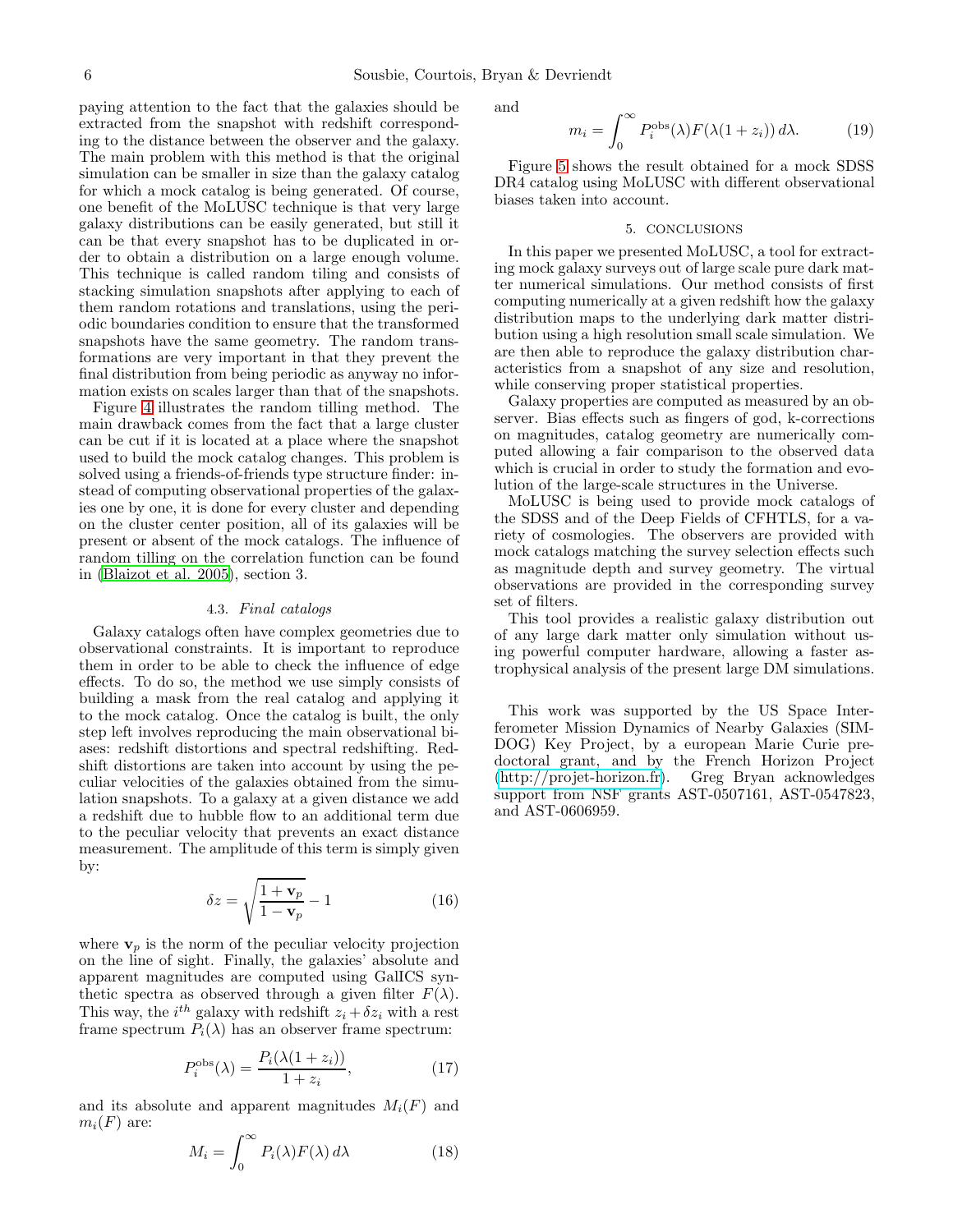

Fig. 4.— Illustration of the random tiling method and of the construction of mock catalogs from the initial catalogs. The space is made from initial catalogs with different redshifts which have been randomly transformed (rotation, translation). The red dots show the same cluster of galaxies. The red circle illustrates the problem of clusters lying close to a side of a box. To create a mock catalog, only the galaxies included in the geometry of the initial catalog (here in green) are selected.

## REFERENCES

- <span id="page-6-3"></span><span id="page-6-2"></span>Blaizot J., Wadadekar Y., Guiderdoni B., Colombi S.T., Bertin E., Bouchet F., Devriendt J.E.G., Hatton S., 2005, MNRAS, 360, 159
- Cole, S., Hatton, S., Weinberg, D. H., & Frenk, C. S. 1998, MNRAS, 300, 945
- Hamana, T., Colombi, S. T., Thion, A., Devriendt, J. E. G. T., Mellier, Y., & Bernardeau, F. 2002, MNRAS, 330, 365
- <span id="page-6-1"></span>Hatton S., Devriendt J.E.G., Ninin S., Bouchet F.R., Guiderdoni B., Vibert D., 2003, MNRAS, 343, 75-106

Jing, Y. P., Mo, H. J., & Boerner, G. 1998, ApJ, 494, 1 Peacock, J. A., & Smith, R. E. 2000, MNRAS, 318, 1144 Springel V., Yoshida N., White S. D. M., 2001, New Astronomy, 6, 51

<span id="page-6-0"></span>Springel V., MNRAS 2005, 364, 1105

- Yan, R., Madgwick, D. S., & White, M. 2003, ApJ, 598, 848 Zhao, D., Jing, Y. P., Börner, G. 2002, ApJ, 581, 876
-